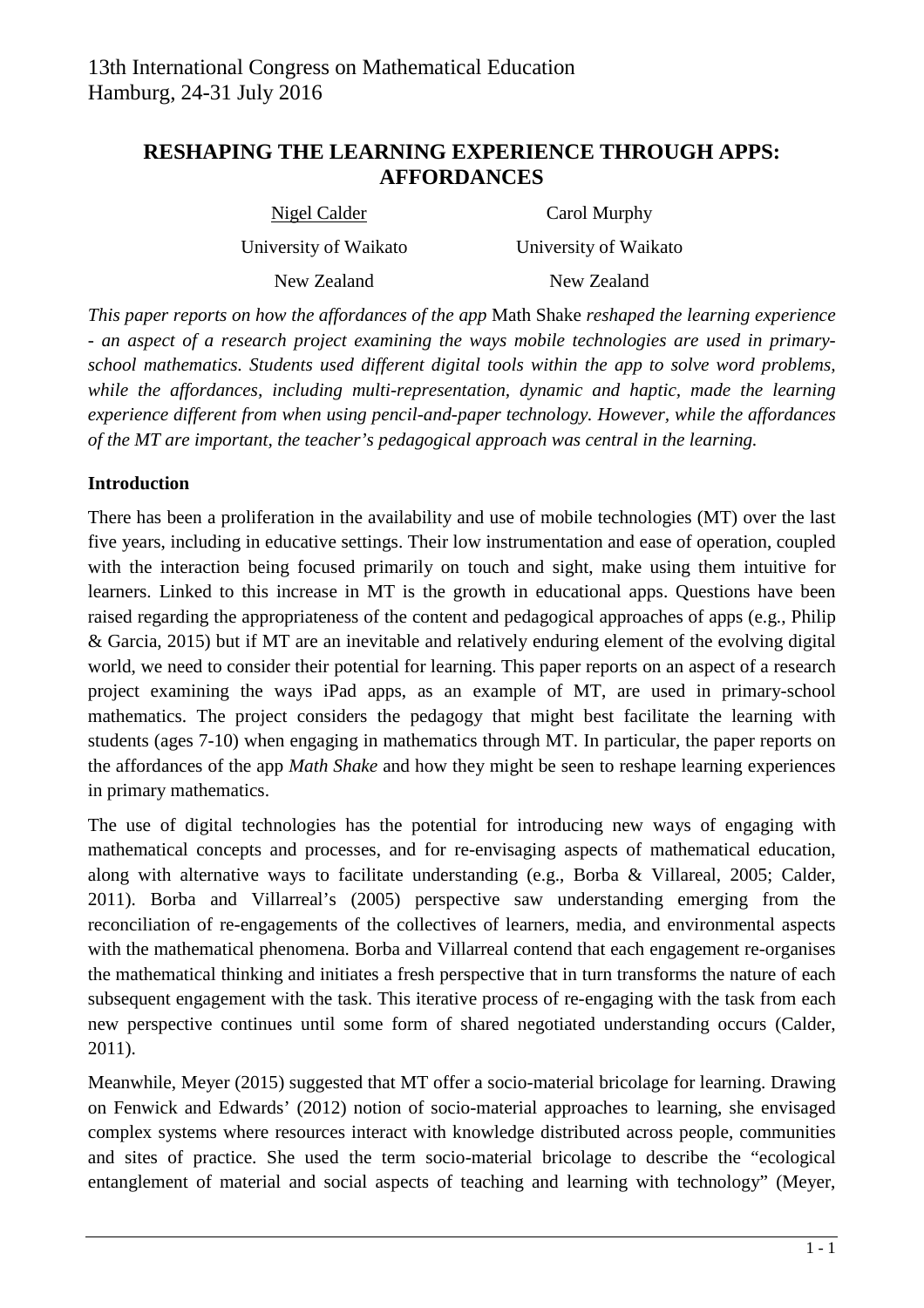# *Calder & Murphy*

2015, p. 28). The notion of bricolage suggests that there is a mutually influential collective of tools and users affecting the dialogue, learning experience, and mathematical thinking, in particular and personalised ways. In an associated viewpoint, de Freitas and Sinclair (2014) identified fingerscreen-voice-five assemblages through which a child was involved in a rhythmic engagement when counting to five with the *Touch Counts* app. They contend that these assemblages were not static but fluent, and might manifest in varying constitutions and combinations.

## **Affordances**

In relation to Gibson's (1977) notion of affordance as the complementarity of the learner and the environment and to Brown's (2005) acknowledgement of the potential relationship between the user and the artifact, the visual and dynamic affordances of MT may be seen to fashion the learning experience in distinctive ways, and so reposition students' engagement with mathematics.

One affordance frequently associated with digital environments is the notion of multiple representations. The ability to link and simultaneously interact with visual, symbolic, and numerical representations in a dynamic way has been acknowledged extensively in research (e.g., Ainsworth, Bibby & Wood, 1998; Calder, 2011). Sacristán and Noss (2008) illustrated how the engagement of computational tasks in a carefully designed microworld might lead to different representational forms (such as visual, symbolic and numeric): a process that they called *representational moderation*. In a similar way, various studies involving dynamic geometry software, report that the dynamic, visual representations enhanced the understanding of functions (e.g., Falcade, Laborde & Mariotti, 2007). This dynamic affordance, coupled with the propensity to give instant feedback to input, transforms the nature of the learning experience compared to pencil-and-paper technology.

Virtual manipulatives (VM) are frequently part of mathematical apps. They are described as interactive, web-based visual representations of dynamic objects (Moyer, Bolyard & Spikell, 2002) that might afford opportunities for mathematical thinking. In *Math Shake* word problems are generated at various levels, and it provides a range of digital pedagogical tools (e.g., empty number lines, counters, ten frames), that students can select to help with their solutions. VM offer potential to extend the learning experiences with representations beyond those with pencil-and-paper medium (Arcavi & Hadas, 2000). Reporting on a meta-study comparing the influence of VM to physical manipulatives and textbook instruction on the learning process, Moyer-Packenham and Westenskow (2013) indicated that while there was no significant statistical difference in achievement between the two approaches, there was a moderate averaged effect size when the effects were analysed by mathematical domains, grade levels, and study duration.

Moyer-Packenham and Westenskow (2013) identified the affordances of focused constraint, creative variation, simultaneous linking, efficient precision and motivation when students used apps in their mathematical learning. While these affordances interact, and appear to be mutually influential of each other, the *Math Shake* app appears to afford three of them in particular: focused restraint, where the app might focus students' attention on particular mathematical concepts or processes; creative variation, where the app might encourage creativity, hence evoking a range of student approaches and potential solutions; and simultaneous linking, where the app might link representations simultaneously and connect them to student activity (Moyer-Packenham & Westenskow, 2013). In *Math Shake* a word problem is generated, and the students highlight the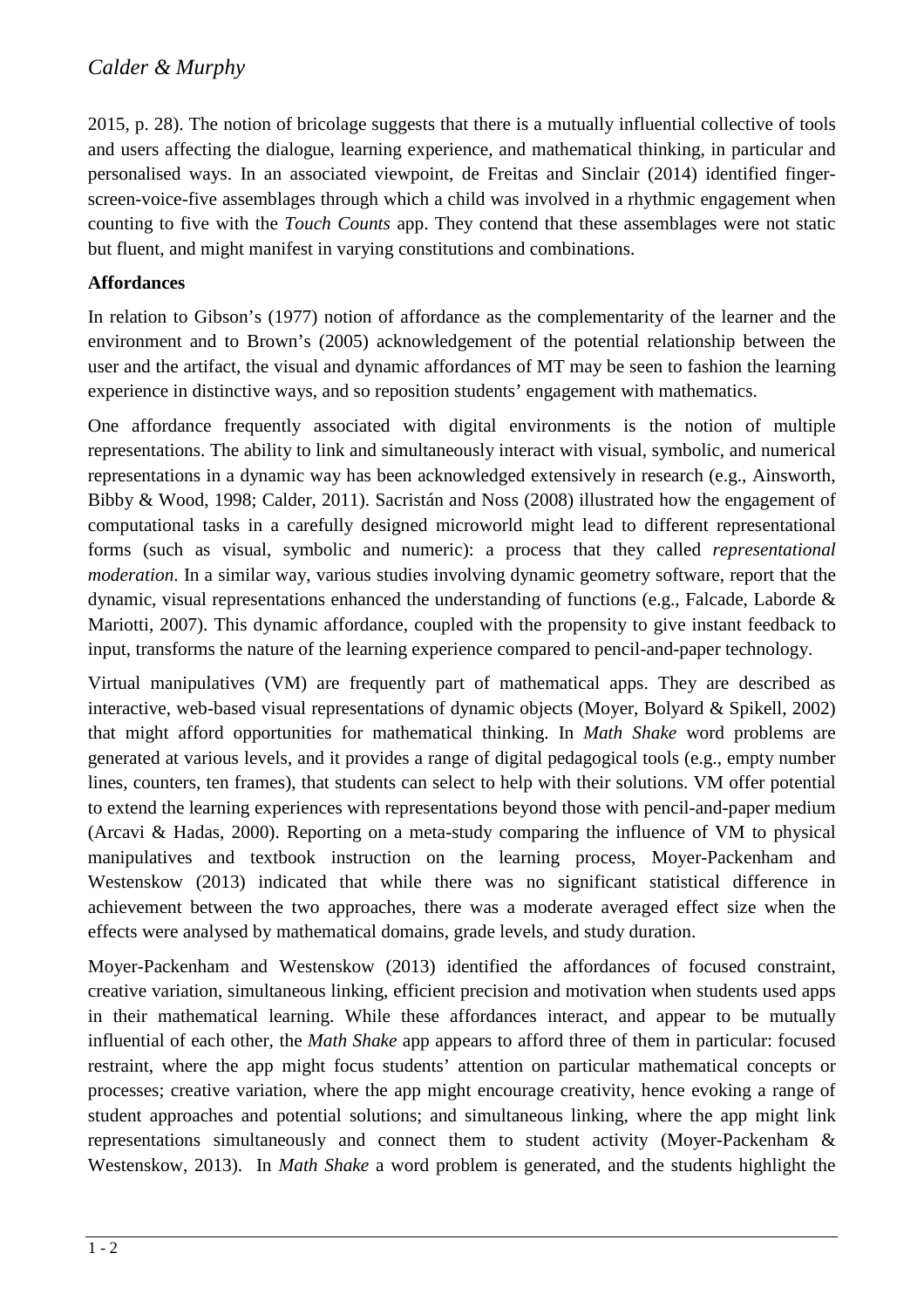words associated with the appropriate mathematical process (suggesting focused constraint). They can select tools, such as an empty number line, to help with solving the problem (suggesting focused constraint and creative variation) while these representations can be linked to each other and also to the students' actions in the form of immediate feedback (suggesting simultaneous linking). The connections made between pictorial and symbolic representations, mediated through the actions executed on these representations, can emphasize the associated mathematical concepts and processes (Moyer-Packenham & Westenskow, 2013). In a study examining the differences in learning effects of virtual and physical manipulatives, the importance of students' facility with representations and tools was confirmed (Moyer-Packenham et al., 2013). They also indicated that a lack of familiarity with different representations might negatively influence students' understanding.

As well as having affordances similar to other digital technologies, such as the opportunity to engage dynamically, the glass interface of an iPad presents a further affordance through touch. Student interaction is more directly responsive to input, enhancing the relatively high agency of the medium. There is direct interaction with the phenomena, rather than being mediated through a mouse or keyboard, making the iPad more suitable for young children than desktop computers (Sinclair & Heyd-Metzuyanim, 2014). Apps might use this haptic affordance (e.g., with *Multiplier,*  where within the task, the student drags out the visual area matrix associated with multiplication facts). This app also evokes multi-touch functionality, enabling students to make sense of individual effects of particular screen touches (Hegedus, 2013), and to create personal explanations of their thinking. This is similar to the simultaneous linking and creative variation that Moyer-Packenham and Westenskow (2013) identified.

Much of the discussion regarding the ways iPads and apps might transform the learning experience, is centred on the notion of student engagement (e.g., Attard, 2015) with students being actively enthralled and interested, often by the visual and interactive characteristics of the pedagogical medium (Carr, 2012). Others have indicated that affordances of digital technologies, together with the associated dialogue and social interaction, may lead to students exploring powerful ideas in mathematics, learning to pose problems, and create explanations of their own (Sandholtz, Ringstaff, & Dwyer, 1997). They also reported improved high-level reasoning and problem solving linked to learners' investigations in digital environments. iPads and apps also foster experimentation (Calder & Campbell, 2016), allowing space for students to explore. The apps affordances of interactivity and instantaneous feedback foster the learner's willingness to take cognitive risks with their learning (Calder & Campbell, 2016). They allow students to model in a dynamic, reflective way. Others contend that MT can provide new forms of personal ownership (e.g., Meyer, 2015) that in turn supports learners' personal understanding and conceptual frames (Melhuish & Falloon, 2010).

In a similar way to apps such as *Explain Everything, Math Shake* allows students to record individual or group presentations of mathematical processes, strategies and solutions. Further to this, *Math Shake* generates word problems at different levels that might be explored through the range of digital pedagogical tools students can select to assist with realizing their solutions. The screencasting feature of the app, and the simplicity with which it is enabled on an iPad, opens up other learning opportunities that would not be possible with approaches that use pencil-and-paper as pedagogical tools exclusively. Such an app introduces a further multi-representational affordance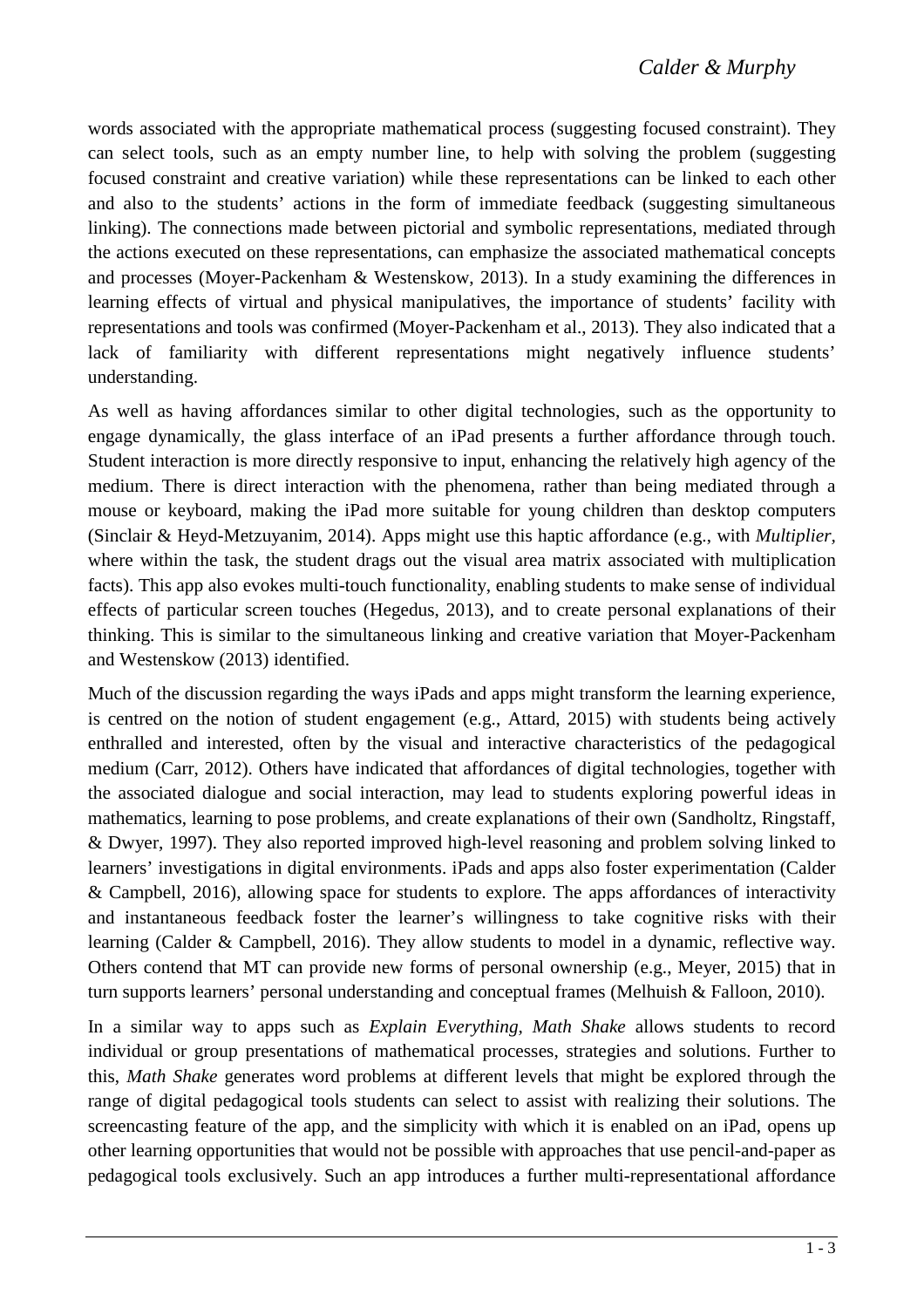that can create an aural representation that students can listen to. In this paper we report on teachers' and students' perceptions of the learning opportunities afforded through the use of *Math Shake*, as an example of an app that uses screencasting, the digital recording of the computer screen, along with voice recording.

## **Methodology**

The research used an interpretive methodology that relates to building knowledge and developing research capability through collaborative analysis and critical reflection of classroom practice and student learning. The research design is aligned with teacher and researcher co-inquiry whereby the university researchers and practicing teachers work as co-inquirers and co-learners (Hennessy, 2014), with an emphasis on collaborative knowledge building. Three teachers, all experienced with using MT in their programmes were involved in the study. One teacher taught a year-4 class using a BYOD approach, while the other two teachers team-taught in a year-5  $\&$  6 class. Data, obtained through different sources (focus group interviews, classroom observations, interviews with teachers, and blogs) were analysed using NVivo via a mainly inductive or grounded method to identify themes. Refinement of the identified themes occurred through joint critical reflection between teacher practitioners and academic researchers in research meetings. In this paper we present extracts of data from the teacher and student interviews concerning use of the *Math Shake* app. These responses are analysed in relation to the emerging themes of the project.

## **Results**

## **The teacher interviews:**

One teacher commented on the direct interface of the iPad screen, suggesting that the students were interacting more directly with the content of the mathematics. "Like a physical object that they're interacting with." As well as the haptic affordance, this suggests focused restraint as the teacher perceived the app facilitating more direct interaction with mathematical content. The teacher further explained how apps involving screencasting for recording students' strategies were powerful agents in learning as the students were "creating something…explaining their own thinking, creating their own content, their own language." This teacher comment points to the notion of creative variation affordance. The students are creating their own content and language, hence differentiating the experience and learning to some extent.

Another teacher noted how screencasting enabled less confident students to explain their thinking in a "nonthreatening environment" with "no teacher staring at them, no other kids waiting for them to hurry up." "They're in a safe place where they can just record their thinking without any pressure."

The teacher also saw benefits in assessing the students' thinking as the recording provided them with an understanding of "what's going on in the kid's head." Also in giving feedback to the students on their learning. The non-threatening environment for feedback seemed to resonate with the simultaneous linking affordance. Here the linking was between the student's action and the instantaneous, onscreen feedback.

#### **The Student interviews:**

Several students referred to the idea of drawing on the iPad screens or of tapping to select a tool and how this made their work "easier and tidier." This suggests the haptic affordance. Use of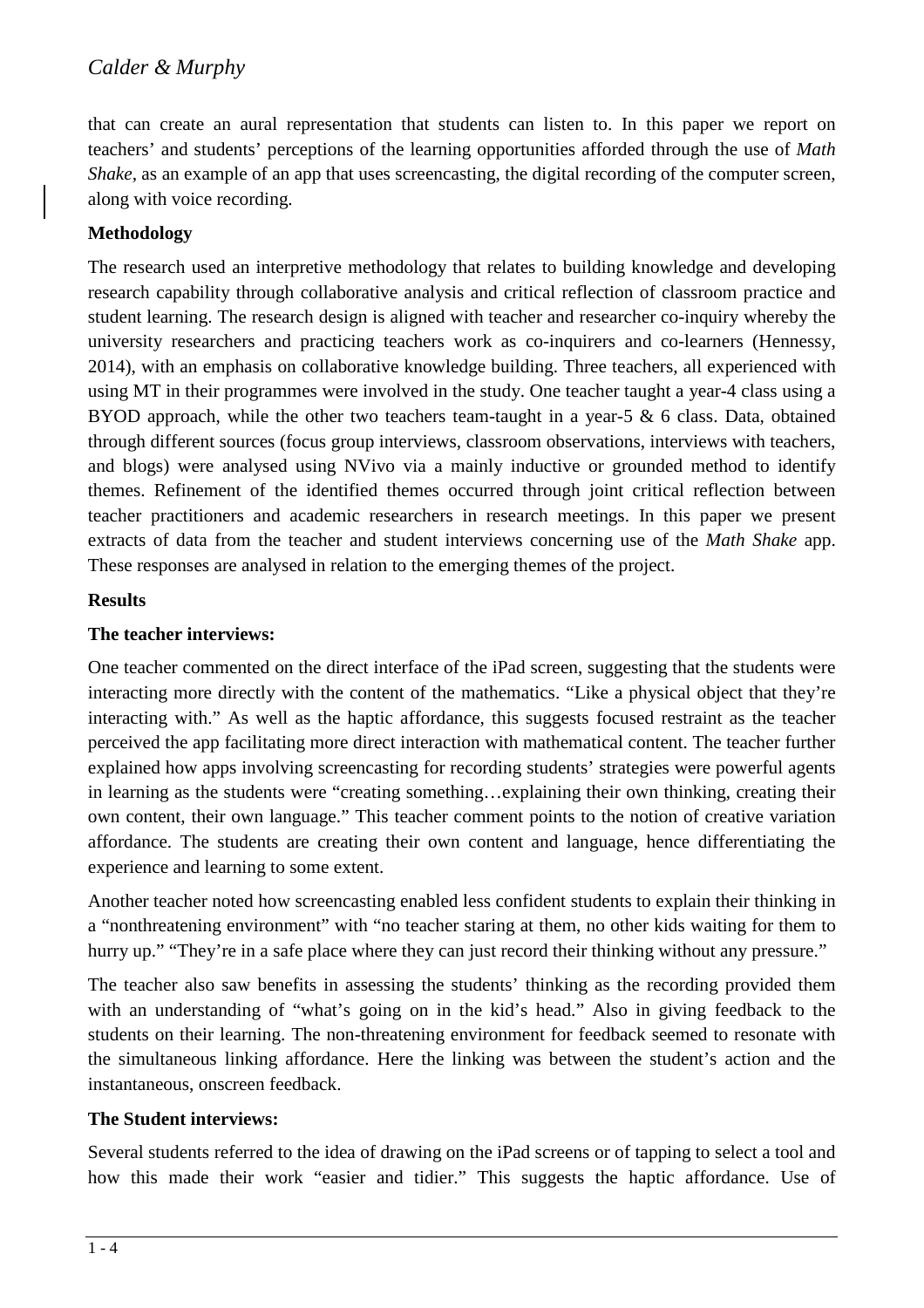screencasting to record their solution strategies seemed a key feature for the students. The students talked of videoing themselves doing maths, and recording their working out. As one said, "It's just like making a movie for maths." The opportunity to record their voices whilst writing and drawing seemed important as it was "hard to explain without writing down. You can write it down as well as explaining it while you're recording." This student comment suggests that they are utilising the multi-representational affordance to articulate their explanation of the strategy that they are using. It also has elements of simultaneous linking, between the recording, writing and drawing features. The opportunity to pause and edit their recordings also appeared to be significant. "The cool thing is that you can actually pause it and then think about what you're going to do." Students also commented on the assurance that they had a correct solution, and hence had confidence in their strategies to start recording, "when you have your question and you've got your equation right."

Some students commented how the feedback and opportunity to record their solutions had helped their learning in mathematics "We can write things down and answer questions to see if we are right or wrong." This comment also has elements of the linking between the student actions and the feedback resulting from the mathematical processes taking place within the digital learning environment. Others referred to the opportunity to use the different tools on the iPad and how these introduced them to new strategies: "I like learning new strategies; using a number line and place value." Some students noted specific instances of learning: "I learnt how to use the reversing strategy on the number line." These student comments suggested focused constraint, with the app focusing the student's attention on particular mathematical concepts or processes.

While it might be argued that these opportunities could be enacted through other pedagogical media, it is the ease of use and the tactile nature of the experience with this app that seems to facilitate these processes more easily, and make them more student directed when the students use the apps. They are also integrated into one device, one that can be moved seamlessly between learning situations. Other students indicated emerging learning and confidence when working on a problem involving money with comments such as: "I'm sort of good at counting money now." Some could not identify specific learning but noted increased confidence. "I still use the same problems and the way I do them, but for some reason I feel more confident doing my maths."

#### **Discussion and concluding remarks**

Teacher and student responses pointed to the acknowledged potential of the iPad use in manipulating objects dynamically onscreen. The teacher spoke of acting directly with the object, in this case the mathematics, and the students related to tapping and drawing on the screen. Students also commented on using the different digital tools to solve their problems, and so engaging with multi-representations. In this way, the visual and dynamic affordances were acknowledged as part of the emerging theme related to affordances. Some students reflected on examples of new learning through the use of the app, but more clearly the use of screencasting and voice recording had advantages in motivating students and in increasing confidence. As such, the use of the app supports findings regarding visual and dynamic affordances and affective aspects such as motivation, risk-taking and confidence. These related to our emerging themes on engagement and affordances.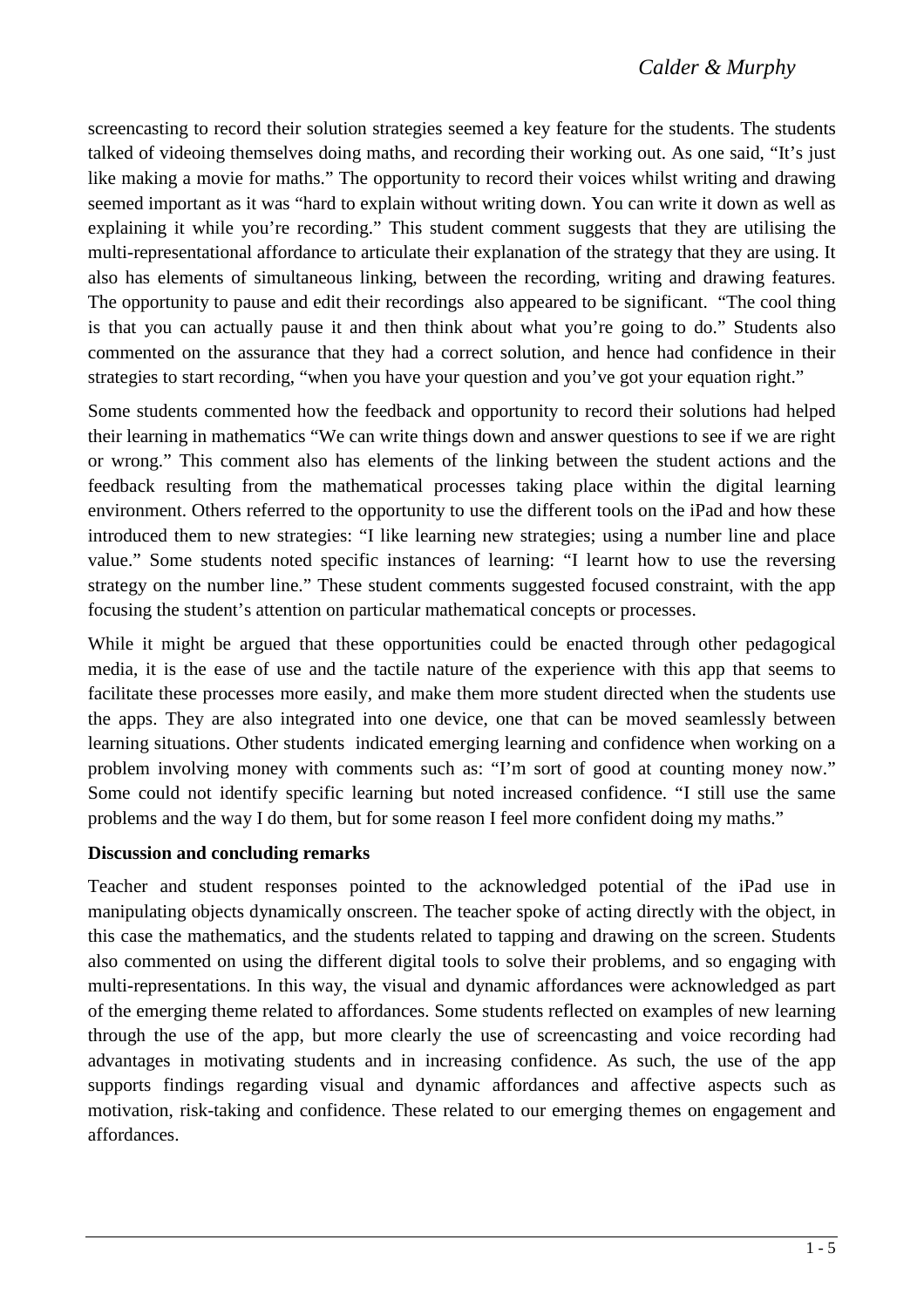# *Calder & Murphy*

Furthermore, the screencasting feature of the app was seen to introduce new representations. It seemed that the simultaneous dynamic visual recording (drawing, manipulating digital tools and writing symbols and words) along with speaking, created a dynamic aural-visual representation. This also resonates with Moyer-Packenham and Westenskow's (2013) simultaneous linking affordance, as the links between different representations influenced the articulation, and by inference, the students' understanding to some extent.

Not only did the teachers and students note that having the multi-representations being used and linked simultaneously was a way to show the thinking processes in solving a word problem, it appeared that, through pausing and editing, the students took time in preparing and perfecting their recordings. They were able to reflect on what had been said and think about what to say next. The teachers spoke of the students creating their own content and language and of having a safe space to do this. There was a creative element to their work in *Math Shake.* As the students created their own representations and linked these in an individual way when articulating solutions, there was a personal aspect to their screencasts both in the appearance and in the processing of the mathematics. This suggested that some differentiating of the learning had taken place as well, with students following more individual learning trajectories.

The student comments suggested the inter-relationships between the opportunities that the apps afforded and the creating of both individual and group discussion, presentations of solutions, and strategies. They used linked multi-representations to present their thinking. The recordings were then available for the individual students to refer back to as a dynamic aural-visual representation of their own thinking, as well as a representation to share with other students for discussion and with their teachers for assessment and feedback.

#### **Conclusions**

Previous research has suggested that MT can offer affordances that might reshape the learning experience. Through a more immediate and explicit interaction students can manipulate and create dynamic images on the screen to explore mathematical objects. The use of screencasting along with voice recording furthers the multi-representational nature by introducing dynamic aural-visual representations that are created by the students themselves. The process of verbalisation, along with the manipulation of images, drawing and writing in a safe environment that the student controls, would suggest a new learning experience. Further study of this new learning experience is needed to understand how it might be reshaping the learning of mathematics.

*Math Shake* also offered three of the affordances that Moyer-Packenham and Westenskow (2013) identified. While simultaneous linking resonates with the multi-representation affordance, it also contains elements of instantaneous feedback, where the students' actions and the ensuing onscreen transformations are directly linked. Their notion of creative variation connects to the emerging project themes of personalization and differentiation of the learning, while the affordances of *Math Shake* constrained the learners' focus on particular virtual learning objects and processes.

Complementing the potential of the affordances of the apps to influence the learning experience, is the pedagogical approach taken by the teacher. The tasks given, and the classroom culture that the teacher develops, are key elements of the learning. The students might have apps available but not necessarily engage with them in ways that optimise the mathematics learning. These aspects were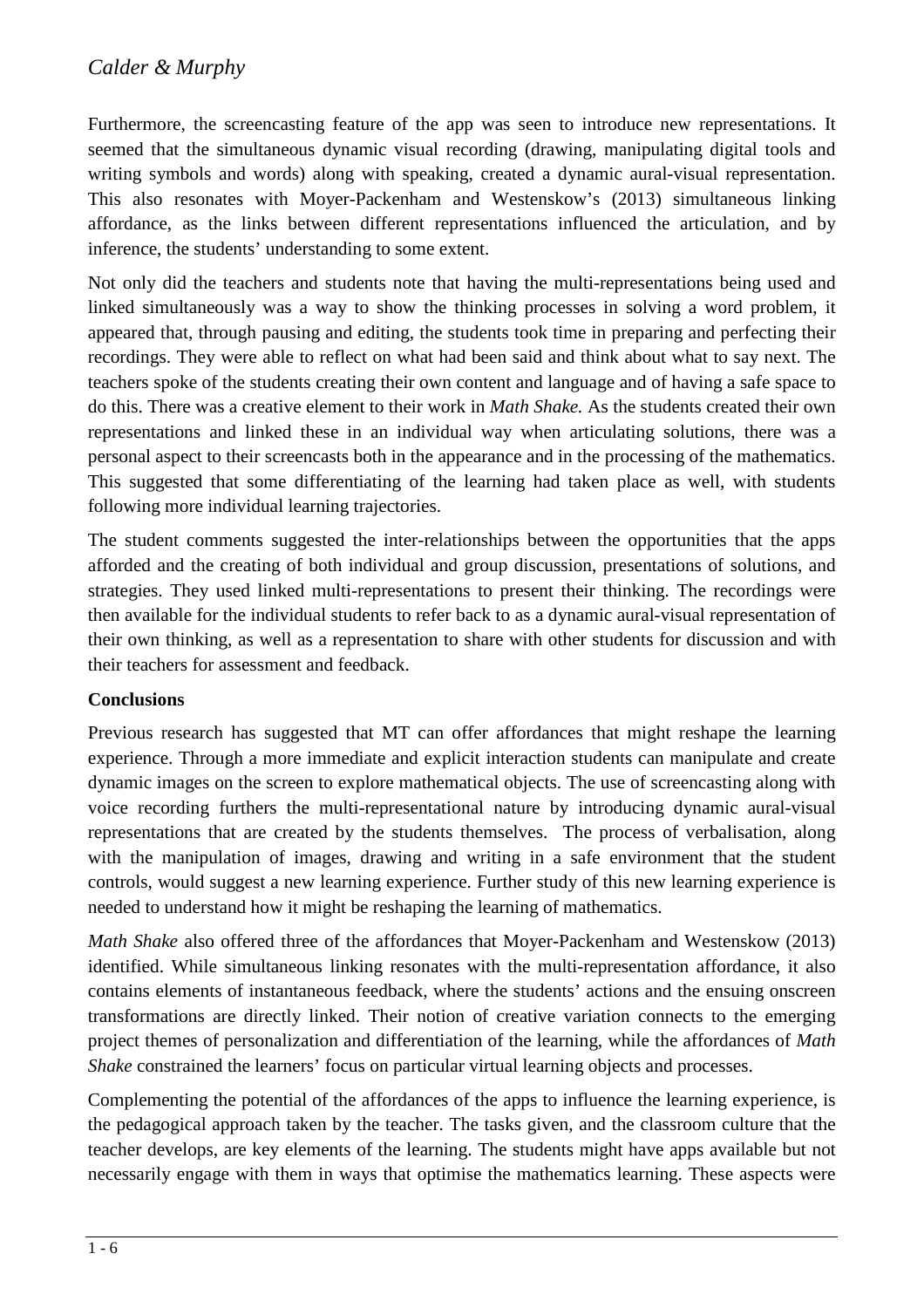implicit in the interview data rather than being commented on directly. However, coupled with observations in the classroom, the importance of the teacher's pedagogical approach seemed clear. For instance, the task of creating a presentation of their solution and strategies opened opportunity to explore and discuss the mathematics through utilising the affordances of *Math Shake.* The classroom culture including reflecting on processes, exploring in collaborative groupings, and sharing outcomes in a safe learning environment are all conducive to developing mathematical thinking. The seamless engagement with the app, especially in the one-to-one iPad class, was also part of the class culture. The teachers and the students were excited about the learning, and enhanced motivation, cognitive risk taking and confidence were also evident. It appears that it is the assemblage of digital media, learners, mathematics and environmental elements that reshape and hence influence the learning.

The emerging themes of the project and the corresponding framework are being co-constructed with the teacher co-researchers. This process will continue during the second year of the project as the teacher co-researcher group expands into a group of 12 teachers and classes, representing a wide range of year levels, with the teachers having varying levels of experience and expertise in using mobile technologies in their mathematics programmes. This will bring more diverse perspectives as the draft framework evolves through iterations of action, reflection and changing perspectives.

We wish to acknowledge the support of the Teacher and Learning Research Initative.

#### **References**

- Attard, C. (2015). Introducing iPads into primary mathematics classrooms: Teachers' experiences and pedagogies. In M. Meletiou-Mavrotheris, K. Mavrou, Katerina, & E. Paparistodemou (Eds.) *Integrating touch-enabled and mobile devices into contemporary mathematics education* (pp. 193-213*).* Hersley PA, USA: IGI Global.
- Ainsworth, S. E., Bibby, P. A., and Wood, D. J. (1998). Analyzing the costs and benefits of multirepresentational learning environment, in M. W. van Someren, P. Reimann, H. P. A. Boshuizen, and T. de Jong (Eds.), *Learning with Multiple Representations* (pp. 120-134). Oxford, U.K.: Elsevier Science.
- Arcavi, A., & Hadas, N. (2000). Computer mediated learning: An exam-ple of an approach. *International Journal for Computer for Mathematics Learning,* 5, 25—45.
- Brown, J. (2005). Affordances of a technology-rich teaching and learning environment. In P. Clarkson, A. Downton, D. Gronn, M. Horne, A. McDonough, R. Pierce, and A. Roche (Eds.). *Building connections: theory, research and practice*, (Proceedings of the 28th annual conference of the Mathematics Education Research Group of Australasia, Melbourne, (pp.177-184). Sydney: MERGA.
- Borba, M. C., & Villarreal, M. E. (2005). *Humans-with-Media and the Reorganization of Mathematical Thinking: Information and Communication Technologies, Modeling, Experimentation and Visualisation,* New York, NY: Springer.
- Calder, N. S. (2011). *Processing mathematics through digital technologies: The primary years.* Rotterdam, The Netherlands: Sense.
- Calder, N. S. & Campbell, A. (2016). Using mathematical apps with reluctant learners. *Digital Experiences in Mathematics Education.* DOI 10.1007/s40751-016-0011-y.
- Carr, J. (2012). Does math achievement h'APP'en when iPads and game-based learning are incorporated into fifth-grade mathematics instruction? *Journal of Information Technology Education (11)* 269-286*.*
- de Freitas, E., & Sinclair, N. (2014). *Mathematics and the body: Material entanglements in the classroom.* Cambridge: Cambridge University Press.